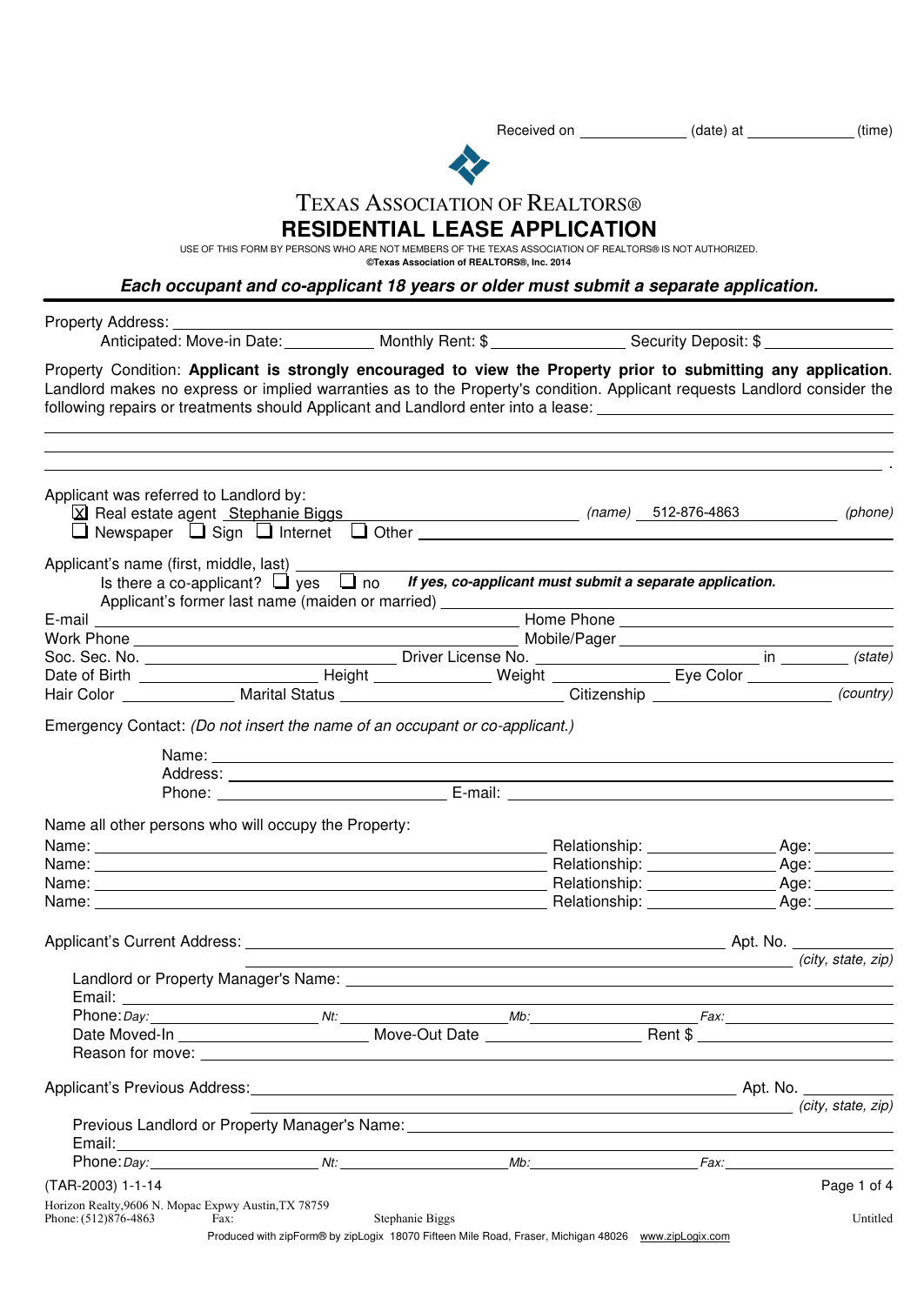|       |                         | Residential Lease Application concerning <b>Exercise Application</b> |                                                                                                                                                                                                                       |                                                                                                                                                                                                                                                                                                        |                                                                                                                                                                                                                                |                                 |
|-------|-------------------------|----------------------------------------------------------------------|-----------------------------------------------------------------------------------------------------------------------------------------------------------------------------------------------------------------------|--------------------------------------------------------------------------------------------------------------------------------------------------------------------------------------------------------------------------------------------------------------------------------------------------------|--------------------------------------------------------------------------------------------------------------------------------------------------------------------------------------------------------------------------------|---------------------------------|
|       |                         |                                                                      |                                                                                                                                                                                                                       |                                                                                                                                                                                                                                                                                                        |                                                                                                                                                                                                                                |                                 |
|       |                         |                                                                      |                                                                                                                                                                                                                       |                                                                                                                                                                                                                                                                                                        |                                                                                                                                                                                                                                |                                 |
|       |                         |                                                                      |                                                                                                                                                                                                                       |                                                                                                                                                                                                                                                                                                        |                                                                                                                                                                                                                                |                                 |
|       |                         |                                                                      |                                                                                                                                                                                                                       |                                                                                                                                                                                                                                                                                                        |                                                                                                                                                                                                                                |                                 |
|       |                         |                                                                      |                                                                                                                                                                                                                       |                                                                                                                                                                                                                                                                                                        |                                                                                                                                                                                                                                |                                 |
|       |                         |                                                                      |                                                                                                                                                                                                                       |                                                                                                                                                                                                                                                                                                        | Start Date: Care Constantine Constantine Constantine Constantine Constantine Constantine Constantine Constantine Constantine Constantine Constantine Constantine Constantine Constantine Constantine Constantine Constantine C |                                 |
|       |                         | attorney, or other tax professional.                                 |                                                                                                                                                                                                                       |                                                                                                                                                                                                                                                                                                        | Note: If Applicant is self-employed, Landlord may require one or more previous year's tax return attested by a CPA,                                                                                                            |                                 |
|       |                         |                                                                      |                                                                                                                                                                                                                       |                                                                                                                                                                                                                                                                                                        |                                                                                                                                                                                                                                |                                 |
|       |                         |                                                                      |                                                                                                                                                                                                                       |                                                                                                                                                                                                                                                                                                        |                                                                                                                                                                                                                                |                                 |
|       |                         |                                                                      |                                                                                                                                                                                                                       |                                                                                                                                                                                                                                                                                                        |                                                                                                                                                                                                                                |                                 |
|       |                         |                                                                      |                                                                                                                                                                                                                       |                                                                                                                                                                                                                                                                                                        |                                                                                                                                                                                                                                |                                 |
|       |                         |                                                                      |                                                                                                                                                                                                                       |                                                                                                                                                                                                                                                                                                        |                                                                                                                                                                                                                                |                                 |
|       |                         |                                                                      |                                                                                                                                                                                                                       |                                                                                                                                                                                                                                                                                                        | Describe other income Applicant wants considered: _______________________________                                                                                                                                              |                                 |
|       |                         |                                                                      |                                                                                                                                                                                                                       |                                                                                                                                                                                                                                                                                                        |                                                                                                                                                                                                                                |                                 |
|       |                         | List all vehicles to be parked on the Property:                      |                                                                                                                                                                                                                       |                                                                                                                                                                                                                                                                                                        |                                                                                                                                                                                                                                |                                 |
|       | Type                    | Year<br>Make                                                         |                                                                                                                                                                                                                       | Model                                                                                                                                                                                                                                                                                                  | License/State                                                                                                                                                                                                                  | Mo.Pymnt.                       |
|       |                         |                                                                      |                                                                                                                                                                                                                       |                                                                                                                                                                                                                                                                                                        |                                                                                                                                                                                                                                |                                 |
|       |                         |                                                                      |                                                                                                                                                                                                                       |                                                                                                                                                                                                                                                                                                        |                                                                                                                                                                                                                                |                                 |
|       | <b>Type &amp; Breed</b> | If yes, list all pets to be kept on the Property:<br>Name            |                                                                                                                                                                                                                       |                                                                                                                                                                                                                                                                                                        | Will any pets (dogs, cats, birds, reptiles, fish, and other pets) be kept on the Property? $\Box$ yes $\Box$ no<br>Color Weight Age in Yrs. Gender Neutered? Declawed?                                                         | Rabies<br><b>Shots Current?</b> |
|       |                         |                                                                      |                                                                                                                                                                                                                       | <u> 1989 - Johann Stein, mars an deutscher Stein und der Stein und der Stein und der Stein und der Stein und der</u><br><u> 1989 - Johann Stoff, fransk politik (d. 1989)</u><br><u> 1980 - Johann Barbara, martin amerikan basal dan berasal dalam basal dalam basal dalam basal dalam basal dala</u> | yes $\Box$ no $\Box$ yes $\Box$ no $\Box$ yes $\Box$ no<br>yes $\Box$ no $\Box$ yes $\Box$ no $\Box$ yes $\Box$ no<br>$\Box$<br>yes $\Box$ no $\Box$ yes $\Box$ no $\Box$ yes $\Box$ no<br>$\Box$                              |                                 |
| Yes   | No.<br>0000             | year or less?<br>Has Applicant ever:<br>been evicted?                | Will Applicant maintain renter's insurance?<br>been asked to move out by a landlord?                                                                                                                                  | Will any waterbeds or water-filled furniture be on the Property?<br>Does anyone who will occupy the Property smoke?                                                                                                                                                                                    | Is Applicant or Applicant's spouse, even if separated, in military?<br>If yes, is the military person serving under orders limiting the military person's stay to one                                                          |                                 |
| OOOOO | poppo<br>pop            |                                                                      | breached a lease or rental agreement?<br>filed for bankruptcy?<br>lost property in a foreclosure?<br>bills)), slow-pays or delinquencies?<br>been convicted of a crime?<br>Is any occupant a registered sex offender? | Are there any criminal matters pending against any occupant?                                                                                                                                                                                                                                           | had any credit problems (including any outstanding debt (e.g., student loans or medical                                                                                                                                        |                                 |
|       | (TAR-2003) 1-1-14       |                                                                      |                                                                                                                                                                                                                       | Is there additional information Applicant wants considered?                                                                                                                                                                                                                                            |                                                                                                                                                                                                                                | Page 2 of 4                     |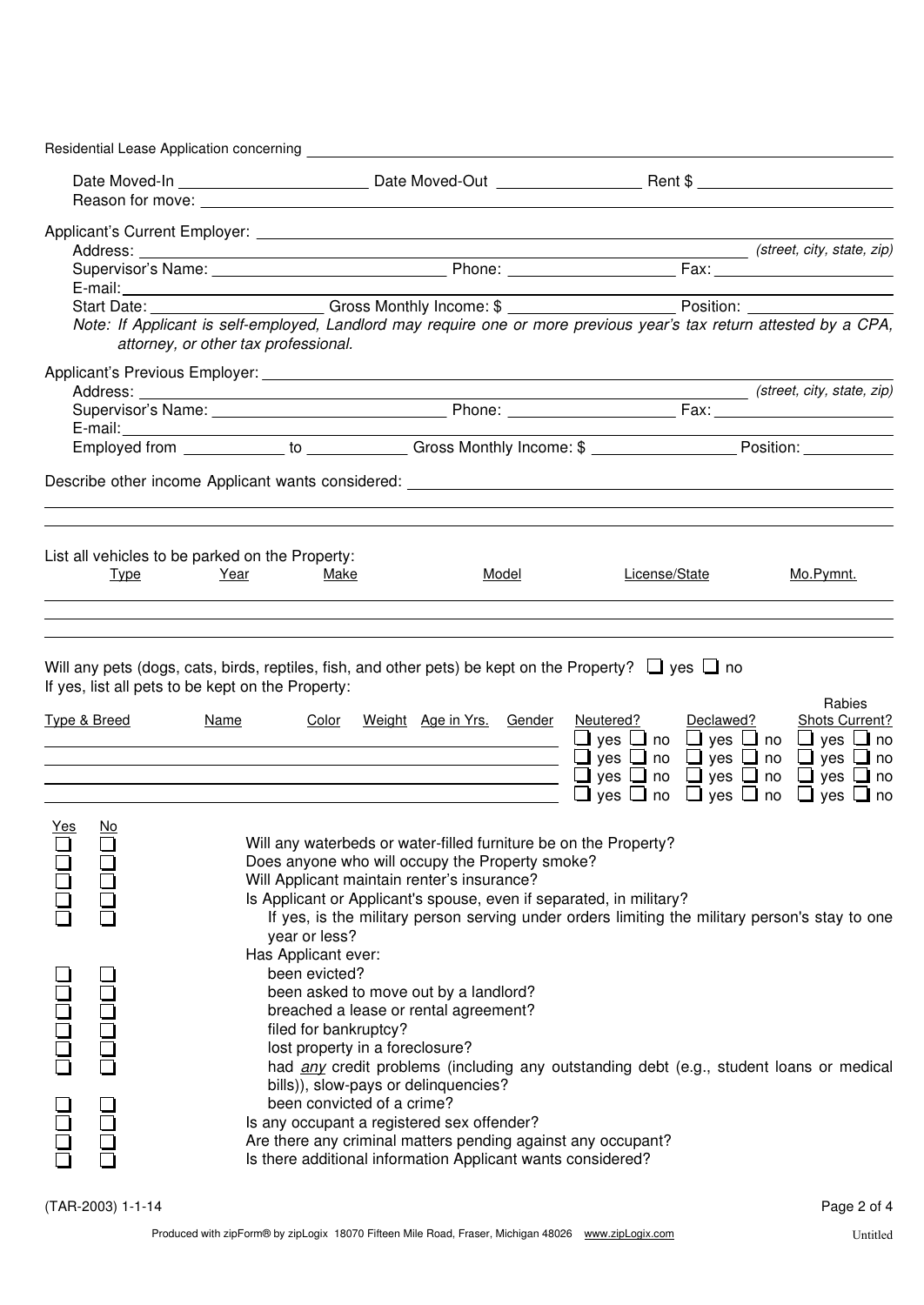| Residential Lease Application concerning |  |
|------------------------------------------|--|
| Additional comments:                     |  |
|                                          |  |

**Authorization:** Applicant authorizes Landlord and Landlord's agent, at any time before, during, or after any tenancy, to:

- (1) obtain a copy of Applicant's credit report;
- (2) obtain a criminal background check related to Applicant and any occupant; and
- (3) verify any rental or employment history or verify any other information related to this application with persons knowledgeable of such information.

**Notice of Landlord's Right to Continue to Show the Property:** Unless Landlord and Applicant enter into a separate written agreement otherwise, the Property remains on the market until a lease is signed by all parties and Landlord may continue to show the Property to other prospective tenants and accept another offer.

**Privacy Policy:** Landlord's agent or property manager maintains a privacy policy that is available upon request.

| <b>Fees:</b> Applicant submits a non-refundable fee of \$ |  |                                                                                                                                      |
|-----------------------------------------------------------|--|--------------------------------------------------------------------------------------------------------------------------------------|
|                                                           |  | (entity or individual) for processing and reviewing this application. Applicant $\Box$ submits $\Box$ will not submit an application |
| deposit of \$                                             |  | to be applied to the security deposit upon execution of a lease or returned to Applicant                                             |
| if a lease is not executed.                               |  |                                                                                                                                      |

## **Acknowledgement & Representation:**

- (1) Signing this application indicates that Applicant has had the opportunity to review Landlord's tenant selection criteria, which is available upon request. The tenant selection criteria may include factors such as criminal history, credit history, current income and rental history.
- (2) Applicant understands that providing inaccurate or incomplete information is grounds for rejection of this application and forfeiture of any application fee and may be grounds to declare Applicant in breach of any lease the Applicant may sign.
- (3) Applicant represents that the statements in this application are true and complete.

| Applicant's Signature | Date |
|-----------------------|------|
|-----------------------|------|

|                                                                     | For Landlord's Use: |                          |  |  |
|---------------------------------------------------------------------|---------------------|--------------------------|--|--|
|                                                                     |                     | (name/initials) notified |  |  |
|                                                                     |                     |                          |  |  |
| $\Box$ approved $\Box$ not approved. Reason for disapproval: $\Box$ |                     |                          |  |  |
|                                                                     |                     |                          |  |  |